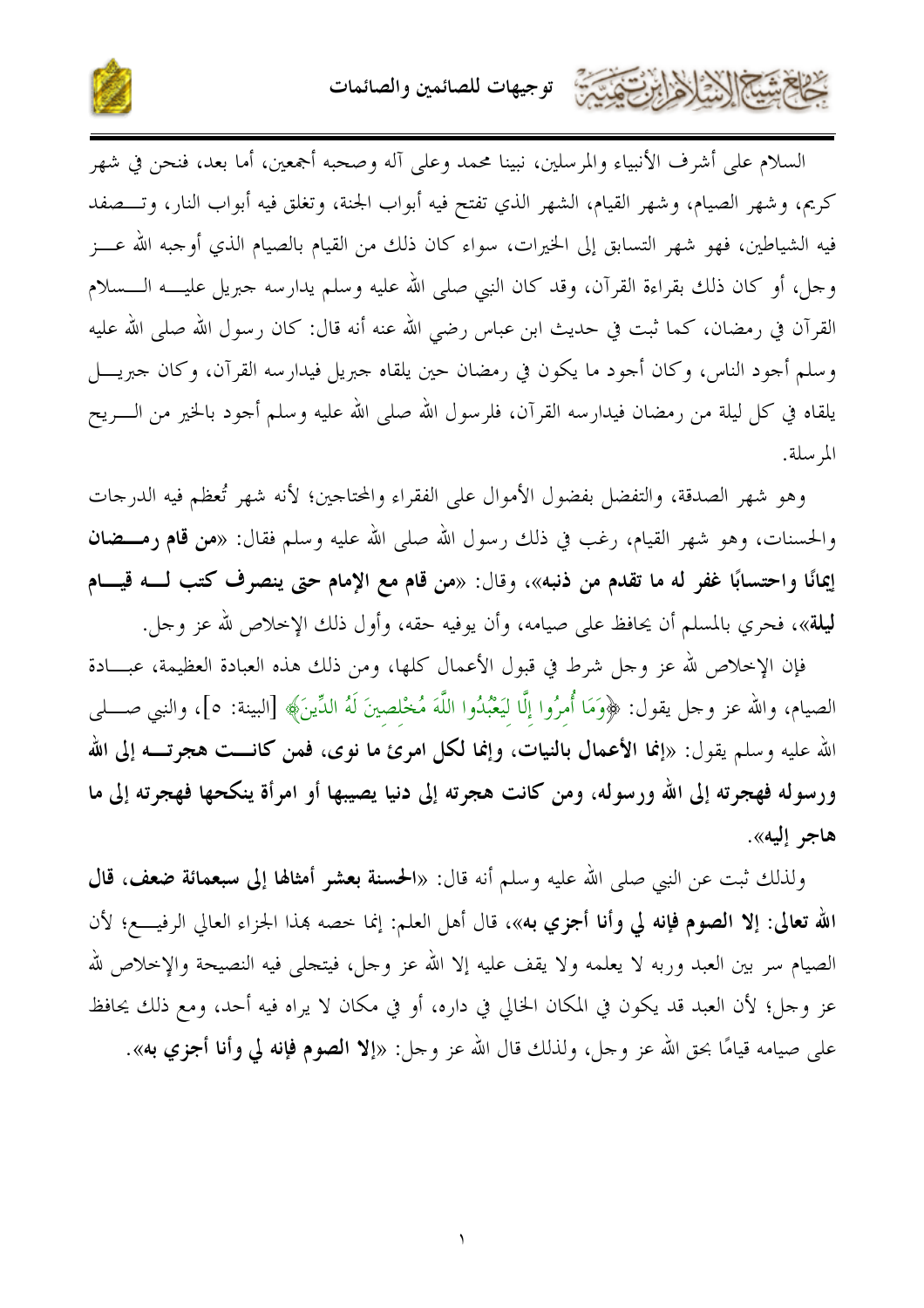



ثم على العبد المسلم أن يتفطن أن عليه المحافظة على الصلاة، الصلاة المكتوبة، التي أو حبــــه الله عـــز وجل على العبد المسلم، وهي أحد أركان الإسلام ومبانيه العظام، وهي عمود الدين، فلا صيام لمـــن لم تصح له صلاة.

وهذا تنبيه على بعض الناس الذين ربما أعرضوا في رمضان حاصة عن الوقت والوقتين والثلاثة بسبب النوم، فبعض الناس هداهم الله يسهرون في الليل، فإذا أقبلوا على الفجر، أو صلوا الفجر، ناموا حتى قُبيل المغرب، وفوتوا بذلك صلاة الفجر، وصلاة الظهر، وصلاة العصر، فأي صيام لمثل هذا الذي أعرض عن عماد الدين؛ لأن الصلاة مكانتها رفيعة، ومن تركها عمدًا أو تكاسلاً فلا حظ له في الإسلام، وقد قال النبي صلى الله عليه وسلم: «ا**لعهد الذي بيننا وبينهم الصلاة فمن تركها فقد كفر**».

ويقول صلى الله عليه وسلم: «بين ا**لرجل وبين الكفر**، أو الشوك، توك الصلاة»، وعبد الله بـــن شقيق وهو تابعي حليل متفق على حلالته، كان يقول: لم يكن أصحاب رسول الله صلى الله عليه وسلم يرون شيئًا من الأعمال تركه كفر غير الصلاة.

فالذي يُعرض عن الصلاة لا شك أنه على خطر عظيم، فليتفطن لهذا من يتكاســــل أو يتــــهاون في ذلك، ثم إن على العبد المسلم أن يرعى صيامه، والنبي صلى الله عليه وسلم يقول: «**من لم يـــدع قـــول** الزور والعمل به والجهل، فليس لله حاجة في أن يدع طعامه وشرابه».

فإذا صمت أيها المسلم لتصم منك الجوارح، ليصم لسانُك، وليكن عفًا عن الطعن في الآخـــرين أو التكلم في أعراضهم، إذا صمت فصم عن كسب الحرام، وعن الكذب على الله وعلى رســـوله، ومــــن أعظم الزور هو الكذب على الله عز وجل، وعلى رسوله، فلا يصح للمرء المسلم أن يتصدى في مسائل الدين ويتحدث فيها وهو حاهل بما؛ لأن هذا من الكذب على الله عز وحل وعلى رســـوله، والله عـــز وجل يقول: ﴿وَلَا تَقُولُوا لَمَا تَصِفُ أَلْسنَتُكُمُ الْكَذبَ هَذَا حَلَالٌ وَهَذَا حَرَامٌ لتَفْتَرُوا عَلَى اللّه الْكَذبَ إنَّ الَّذينَ يَفْتَرُونَ عَلَى اللَّه الْكَذبَ لَا يُفْلحُونَ﴾ [النحل آية: ١١٦].

وكم في أوساط الناس من يتحدث ويتكلم فيما لا يعرف، وكم نقرأ وكم نسمع من كثير من الناس يتحدثون في مسائل الشرع وقضاياه ولا علم لهم بسذلك إلا القيـــل والقـــال، والآراء المحـــردة، بــــل والاستحسانات التي أحيانًا يعارضون بما النصوص المحكمة، والآيات الظاهرة، فليتق الله عز وحل هؤلاء، فإن الكذب على الله عز وجل من أعظم الكذب، ثم الكذب على رسول الله صلى الله عليه وسلم، وهو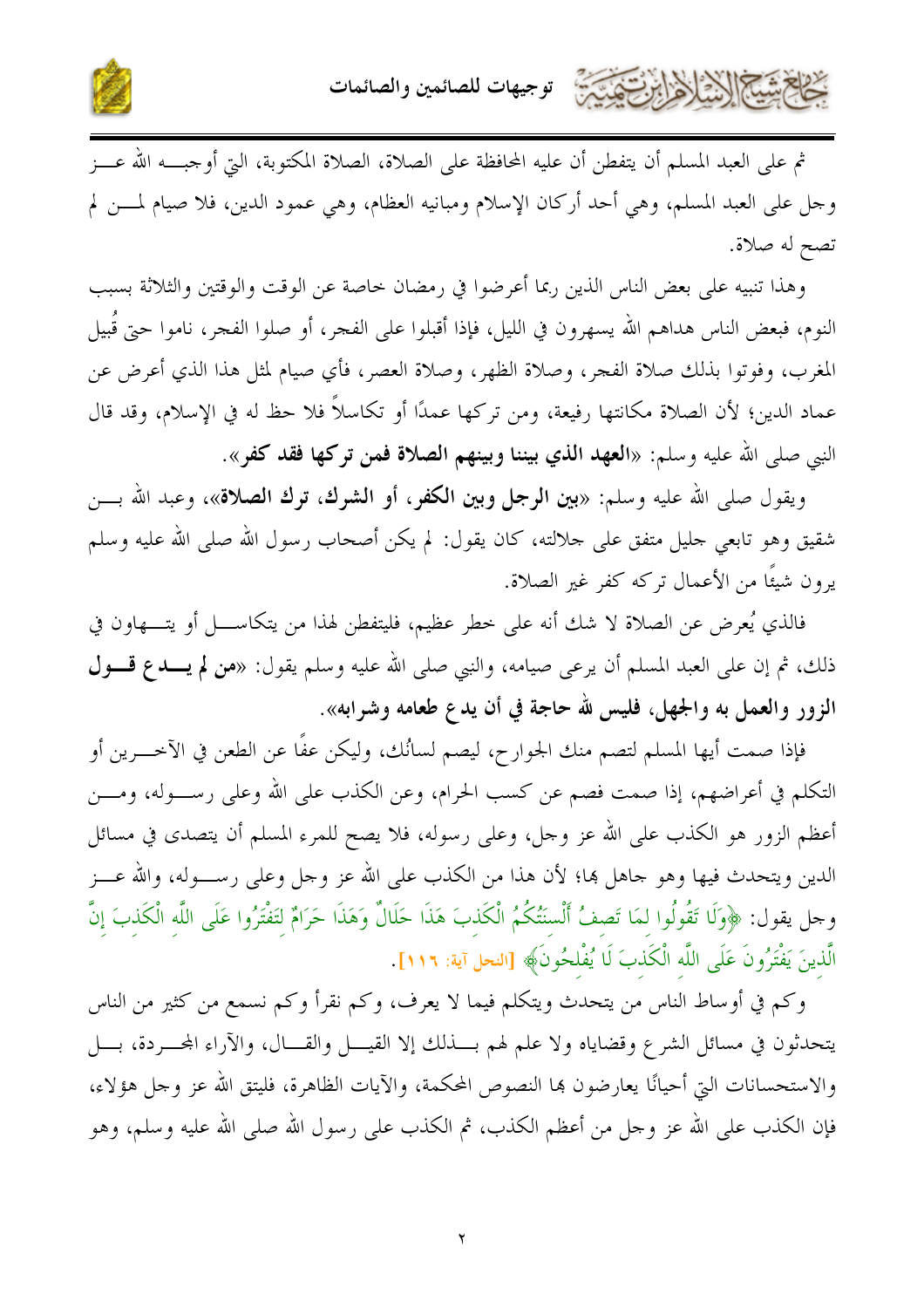



محرم، سواء كان ذلك باختلاق الأحاديث عليه كما فمي صلى الله عليه وسلم عن ذلك: «من كـــــــــــــــــــــــــــــ على متعمدًا فليتبوأ مقعده من النار»، أو كان بنسبة حكم إليه صلى الله عليه وسلم، وهو لم يقله، و لم يحكم فيه، فإن الكذب على رسول الله صلى الله عليه وسلم، هو كذب على لله عز وحل، فلنصن أنفسنا مما لا نعرف، ولا نتحدث إلا فيما نعرف.

وهكذا الكذب أيضًا بين المسلمين، الكذب على أخيك المسلم، العمل على أكل حقه واغتـــصاب حقه، كل ذلك من الظلم، والجهل الذي ينهي عنه العبد المسلم، ومن ذلك الغش في المعاملات، فإنه من الجهل، والنبي صلى الله عليه وسلم يقول: «من غش فليس منا».

والمسلم عليه أيضًا أن يكون وقافًا عند حدود الله عز وحل، فلا يغتب أخًا له، ولا يسعى بالنميمة، أو الكذب بين الناس، لتصم جوارحه كما صام بطنه عن الطعام والشراب وفرحه عن الشهوة، لتـــصم جوارحه كلها عما يغضب الله عز وجل.

ولذلك أدبنا رسول الله صلى الله عليه وسلم بأن «من **سابه أحد أو شاتمه فليقــــل إني صـــــائـم**». فالمسلم يكون عف اللسان، لا يتجادل ولا يتطاول مع الآخرين فيما لا حدوى منه، فإن وحـــد مـــن إنسان جدلاً بالباطل، فليعرض عنه، وليخبره أنه صائم لله عز وجل، لتصم جوارحه كما صام بطنه، كما قال النبي صلى الله عليه وسلم: «من لم يدع قول الزور والعمل به والجهل، فليس لله حاجة في أن يد ع طعامه و شه ابه».

ثم أيها المسلمون إن الصيام له مستحبات، فينبغي للمسلم أن يراعيها وأن يلحظها، ومن أظهرهـــا طعام السحور، وقد قال النبي صلى الله عليه وسلم : «**تسحروا فإن في السَّحور بركة**»، وقال صلى الله عليه وسلم: «فرق ما بين صيامنا وصيام أهل الكتاب أكلة السحر»، والسحر هو الطعام قبل الإمساك في آحر الليل، وهو سنة وتأحيره أيضًا إلى قبيل الفجر سنة، فينبغي للمسلم أن يحافظ على هذه السنة لما فيها من اتباع هدي رسول الله صلى الله عليه وسلم، ولما فيها من إعانة المرء المسلم على الصيام.

وهكذا أيضًا الفطر، والتعجيل به، هو سنة أيضًا، والنبي صلى الله عليه وسلم يقول: «ما يزال الناس بخير ما عجلوا الفجر»، فإذا تحقق غروب الشمس، فإن المسلم ينبغي له أن يبادر بالإفطار، وأن يفطـــر كما أخبر أنس عن النبي صلى الله عليه وسلم، يفطر على رطب، فإن لم يجد فعلى رطب، فإن لم يجــــد